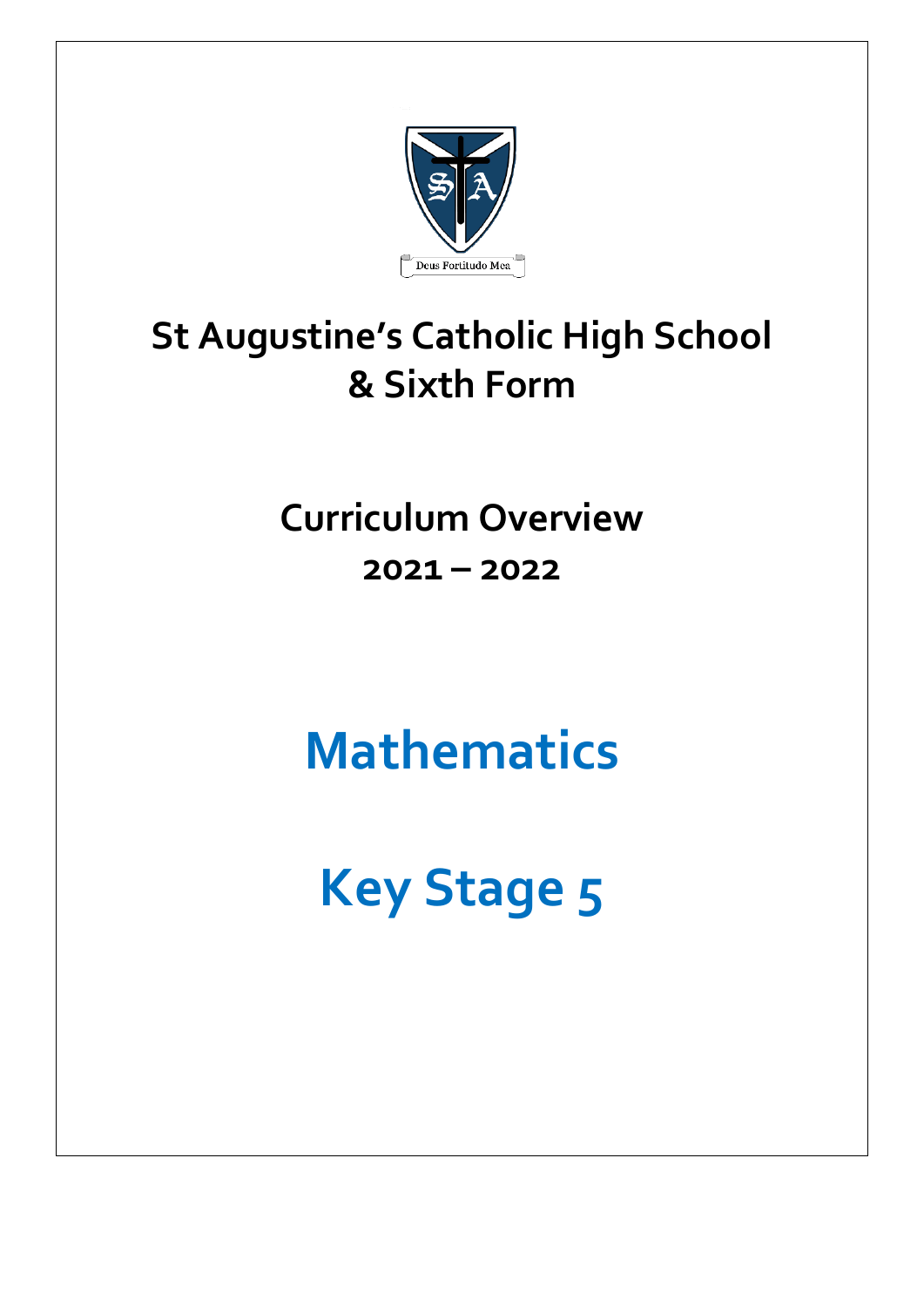

## **Curriculum Overview Mathematics**

#### **Autumn Term**

|                     | $Y_{12}$                                                                                                         | $Y_{13}$                                                                                                    |
|---------------------|------------------------------------------------------------------------------------------------------------------|-------------------------------------------------------------------------------------------------------------|
|                     | Content:                                                                                                         | Content:                                                                                                    |
|                     | Core algebraic tools and graphical analysis skills                                                               | Graphs and functions, series and sequences,                                                                 |
|                     |                                                                                                                  | conditional probability and Normal distribution.                                                            |
|                     | Why am I learning this?                                                                                          | Why am I learning this?                                                                                     |
|                     |                                                                                                                  |                                                                                                             |
|                     | The start of the year builds on Lvl 3 algebra and GCSE                                                           | Building on the work from Y12 the difficulty and link                                                       |
|                     | skills which once developed are used in the sciences and                                                         | between Graphs and functions will be enhances.                                                              |
|                     | engineering sectors for data analysis. This links with<br>statistics data collection and representations covered | Numerical and Geometric sequences will be explored<br>which are an integral part of modelling the spread of |
|                     | later in the year and are key tools used in all subsequent                                                       | disease. In the Statistics module probability is expanded                                                   |
|                     | A level maths topics.                                                                                            | upon from Y12 looking at how it can be used in complex                                                      |
| Autumn <sub>1</sub> |                                                                                                                  | events and it's quantifiability presented in nature from                                                    |
|                     |                                                                                                                  | <b>Biology to Physics.</b>                                                                                  |
|                     | <b>Assessment Focus</b>                                                                                          | <b>Assessment Focus</b>                                                                                     |
|                     | Deep assessment:                                                                                                 | Deep assessment:                                                                                            |
|                     | <b>Assessment week</b>                                                                                           | In class Assessment                                                                                         |
|                     |                                                                                                                  |                                                                                                             |
|                     | Formative / maintenance assessment:                                                                              | Formative / maintenance assessment:                                                                         |
|                     | Learning Journals follow your development and content                                                            | Learning Journals follow your development and content                                                       |
|                     | covered with each assessment. Self-reflection and the                                                            | covered with each assessment. Self-reflection and the                                                       |
|                     | teachers whole group feedback sheets identify the                                                                | teachers whole group feedback sheets identify the                                                           |
|                     | successes and areas for improvement for each topic<br>covered.                                                   | successes and areas for improvement for each topic<br>covered.                                              |
|                     |                                                                                                                  |                                                                                                             |
|                     | Content:                                                                                                         | Content:                                                                                                    |
|                     | <b>Mathematical proof and methods. Binomial</b>                                                                  | Circle geometry, algebraic and applied trigonometry,                                                        |
|                     | expansion and circle theorems with algebraic and                                                                 | parametric equations. Continuing the Normal                                                                 |
|                     | graphical problems.                                                                                              | distribution.                                                                                               |
|                     | Why am I learning this?                                                                                          | Why am I learning this?                                                                                     |
|                     | The topics from Autumn 1 are now used and built                                                                  | The role of geometry in fields that models behaviour                                                        |
|                     | upon by exploring mathematical proof and methods                                                                 | is essential from arcs of circles to advanced                                                               |
|                     | used in many topics covered in Y12 and Y13 as well as                                                            | trigonometric proofs, the skills from GCSE and Y12                                                          |
|                     | being used in actuary and accounting. Circles uses                                                               | will be culminated here. Parametric equations and its                                                       |
|                     | knowledge from graphical topics already covered and                                                              | powerful uses in applied problems will be explored                                                          |
| Autumn <sub>2</sub> | incorporates GCSE knowledge which is a primary                                                                   | using knowledge from both the Pure and Mechanics                                                            |
|                     | component of geometry aiding 3D modellers.                                                                       | Y12 content.                                                                                                |
|                     | <b>Assessment Focus</b>                                                                                          | <b>Assessment Focus</b>                                                                                     |
|                     | Deep assessment:                                                                                                 | Deep assessment:                                                                                            |
|                     |                                                                                                                  | Assessment week                                                                                             |
|                     | Maintenance assessment:                                                                                          | Maintenance assessment:                                                                                     |
|                     | Learning Journals follow your development and                                                                    | Learning Journals follow your development and                                                               |
|                     | content covered with each assessment. Self-                                                                      | content covered with each assessment. Self-                                                                 |
|                     | reflection and the teachers whole group feedback                                                                 | reflection and the teachers whole group feedback                                                            |
|                     | sheets identify the successes and areas for                                                                      | sheets identify the successes and areas for                                                                 |
|                     | improvement for each topic covered.                                                                              | improvement for each topic covered.                                                                         |
| Termly              | Links to Gospel Values/vocations:                                                                                | Links to Gospel Values/vocations:                                                                           |
| themes              | Compassion and respect of others ability is                                                                      | As the students begin their final year of A levels, the                                                     |
|                     | encouraged at the start of a new journey together. A                                                             | humility of what has been accomplished last year and                                                        |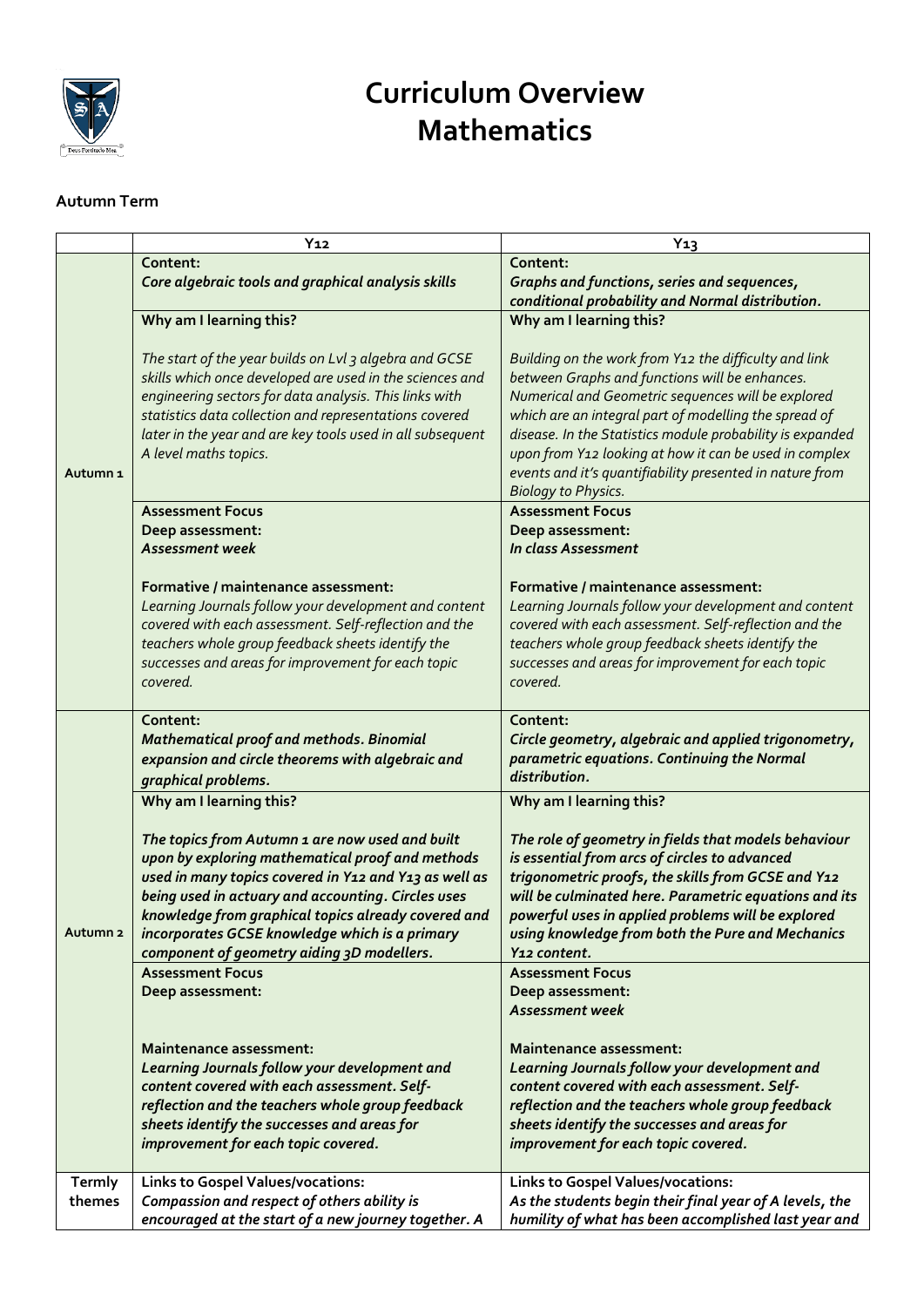| sense of community is developed in class and<br>intervention sessions by supporting each other.                                                                                                                            | the integrity moving forward while learning new<br>content helps prepare students for the year ahead.                                                                                      |
|----------------------------------------------------------------------------------------------------------------------------------------------------------------------------------------------------------------------------|--------------------------------------------------------------------------------------------------------------------------------------------------------------------------------------------|
| Enrichment:<br>Weekly intervention sessions to support all students<br>and develop maths skills and exam practice. Maths<br>challenge During Autumn 1 to give the opportunity to<br>practice mathematical problem solving. | Enrichment:<br>Weekly intervention sessions to support all students<br>and refine the knowledge from Y12 and further<br>practice Y13 maths content in preparation for the<br>summer exams. |

### **Spring Term**

|                     | $Y_{12}$                                                                                                                                                                                                                                                                                                                                                                                                                                                                                                                                                                                    | $Y_{13}$                                                                                                                                                                                                                                                                                                                                                                                                                                                                                                                                                                                                            |
|---------------------|---------------------------------------------------------------------------------------------------------------------------------------------------------------------------------------------------------------------------------------------------------------------------------------------------------------------------------------------------------------------------------------------------------------------------------------------------------------------------------------------------------------------------------------------------------------------------------------------|---------------------------------------------------------------------------------------------------------------------------------------------------------------------------------------------------------------------------------------------------------------------------------------------------------------------------------------------------------------------------------------------------------------------------------------------------------------------------------------------------------------------------------------------------------------------------------------------------------------------|
| Spring <sub>1</sub> | Content:                                                                                                                                                                                                                                                                                                                                                                                                                                                                                                                                                                                    | Content:                                                                                                                                                                                                                                                                                                                                                                                                                                                                                                                                                                                                            |
|                     | Trigonometry, vectors and kinematics.                                                                                                                                                                                                                                                                                                                                                                                                                                                                                                                                                       | Differentiation and numerical methods. Forces<br>including frictions and moments.                                                                                                                                                                                                                                                                                                                                                                                                                                                                                                                                   |
|                     | Why am I learning this?                                                                                                                                                                                                                                                                                                                                                                                                                                                                                                                                                                     | Why am I learning this?                                                                                                                                                                                                                                                                                                                                                                                                                                                                                                                                                                                             |
|                     | Builds on key mathematics skills from the Autumn<br>term to advance the trigonometry learned at GCSE.<br>The powerful tool of vectors is fully expanded from<br>Y11 facilitating description of paths and important<br>quantities such as forces, and velocity taught in the<br>coming term. Kinematics looks at the descriptions of<br>how things move without accounting for forces, an<br>essential tool in Physics and Engineering. These<br>topics are used by the optics industry as well as<br>numerous engineering sectors and computing<br>companies looking at simulating events. | The knowledge from Y12 differentiation, parametric<br>equations and Y12/Y13 Trigonometry will be used to<br>further explore and develop their understanding of<br>differentiation. It's use in science and data analysis is<br>essential facilitating the solving of many important<br>problems. Numerical methods use the knowledge of<br>sequences from Y13, and algebraic tools from Y12 to<br>solve theoretical and applied problems. The Y12<br>mechanics knowledge will be enhances by<br>incorporating friction when modelling movement and<br>using moments to understand the behaviour of rigid<br>bodies. |
|                     | <b>Assessment Focus</b>                                                                                                                                                                                                                                                                                                                                                                                                                                                                                                                                                                     | <b>Assessment Focus</b>                                                                                                                                                                                                                                                                                                                                                                                                                                                                                                                                                                                             |
|                     | Deep assessment:                                                                                                                                                                                                                                                                                                                                                                                                                                                                                                                                                                            | Deep assessment:<br>Assessment week – last mock exams                                                                                                                                                                                                                                                                                                                                                                                                                                                                                                                                                               |
|                     | Formative / maintenance assessment:<br>Learning Journals follow your development and<br>content covered with each assessment. Self-<br>reflection and the teachers whole group feedback<br>sheets identify the successes and areas for<br>improvement for each topic covered.                                                                                                                                                                                                                                                                                                               | Formative / maintenance assessment:<br>Learning Journals follow your development and<br>content covered with each assessment. Self-<br>reflection and the teachers whole group feedback<br>sheets identify the successes and areas for<br>improvement for each topic covered.                                                                                                                                                                                                                                                                                                                                       |
|                     | Content:<br>Differentiation, forces and variable accelerations                                                                                                                                                                                                                                                                                                                                                                                                                                                                                                                              | Content:<br>Integration, projectile motion and applying forces to<br>real world problems                                                                                                                                                                                                                                                                                                                                                                                                                                                                                                                            |
|                     | Why am I learning this?                                                                                                                                                                                                                                                                                                                                                                                                                                                                                                                                                                     | Why am I learning this?                                                                                                                                                                                                                                                                                                                                                                                                                                                                                                                                                                                             |
| Spring 2            | Differentiation is a primary part of calculus which is a<br>powerful tool used in science to describe rates of<br>change in fields from electromagnetism to the<br>financial sector. It will be used in the applied module<br>when exploring speed and acceleration in the summer<br>term. The forces and variable acceleration expand on<br>knowledge of vectors from Spring 1 facilitating<br>computational simulations and game design.                                                                                                                                                  | As in Y12 Summer 1, integration will complement the<br>completed topic of differentiation utilising knowledge<br>from the whole syllabus. New and powerful tools of<br>integration will be explored which facilitate fields<br>such as entropy and electricity. The physical<br>descriptions of objects moving in 2D have aided<br>mankind to reach the moon, essential principles will<br>be explored by describing projectile motion and<br>utilising the Y12 spring 2 knowledge on forces.                                                                                                                       |
|                     | <b>Assessment Focus</b><br>Deep assessment:<br>Assessment week to identify growth since the start of                                                                                                                                                                                                                                                                                                                                                                                                                                                                                        | <b>Assessment Focus</b><br>Deep assessment:                                                                                                                                                                                                                                                                                                                                                                                                                                                                                                                                                                         |
|                     | the academic year.<br><b>Maintenance assessment:</b><br>Learning Journals follow your development and<br>content covered with each assessment. Self-                                                                                                                                                                                                                                                                                                                                                                                                                                        | Maintenance assessment:<br>Learning Journals follow your development and<br>content covered with each assessment. Self-<br>reflection and the teachers whole group feedback                                                                                                                                                                                                                                                                                                                                                                                                                                         |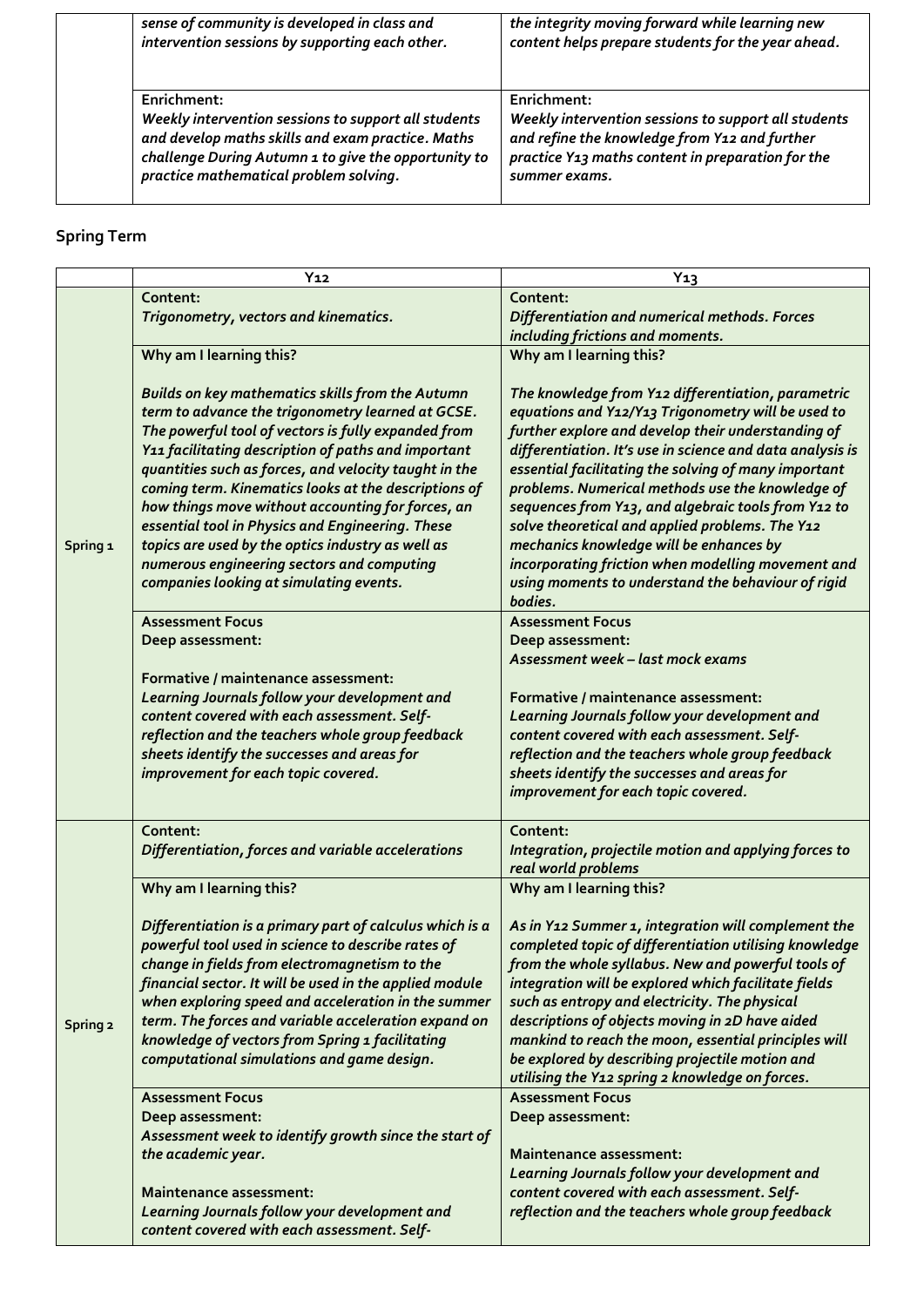|                  | reflection and the teachers whole group feedback<br>sheets identify the successes and areas for<br>improvement for each topic covered.                                                                                                                                       | sheets identify the successes and areas for<br>improvement for each topic covered.                                                                                                                                                                                                                                                        |
|------------------|------------------------------------------------------------------------------------------------------------------------------------------------------------------------------------------------------------------------------------------------------------------------------|-------------------------------------------------------------------------------------------------------------------------------------------------------------------------------------------------------------------------------------------------------------------------------------------------------------------------------------------|
| Termly<br>themes | Links to Gospel Values/vocations:<br>The humility and compassion that has developed over<br>the two terms produces a true sense of community in<br>the class. This provides opportunities for selflessness<br>and service in supporting others socially and<br>academically. | <b>Links to Gospel Values/vocations:</b><br>The advancement in the student's individual<br>knowledge enhances the truths found in maths and<br>the tools used to understand the work around them.<br>A greater sense of respect and presence in the<br>community is developed as they come to the end of<br>their time at St Augustine's. |
|                  | Enrichment:<br>Weekly intervention sessions to support all students<br>and develop the core maths skills covered in the<br>Autumn term and new content.                                                                                                                      | Enrichment:<br>Weekly intervention sessions will be continued for all<br>students bringing together the content taught in Y12<br>and Y13. Exam practice questions will be used<br>primarily to enhance exam technique and broaden<br>knowledge ready for the summer exam.                                                                 |

#### **Summer Term**

|                          | $Y_{12}$                                                                                                                                                                                                                                                                                                                                                                              | $Y_13$                                                                                                                                                                                                                                                                        |
|--------------------------|---------------------------------------------------------------------------------------------------------------------------------------------------------------------------------------------------------------------------------------------------------------------------------------------------------------------------------------------------------------------------------------|-------------------------------------------------------------------------------------------------------------------------------------------------------------------------------------------------------------------------------------------------------------------------------|
|                          | Content:<br>Integration, logarithms and exponentials with<br>essential statistics                                                                                                                                                                                                                                                                                                     | Content:<br>3D vectors and conceding kinematics                                                                                                                                                                                                                               |
|                          | Why am I learning this?                                                                                                                                                                                                                                                                                                                                                               | Why am I learning this?                                                                                                                                                                                                                                                       |
|                          | Integration complements differentiation covered last<br>term and facilitated further understanding of<br>graphical properties from the Autumn term.                                                                                                                                                                                                                                   | As the final topics of A level Maths are completed the<br>final vectors topic draws on all of the problems<br>solving skills honed over the two years to build on                                                                                                             |
|                          | Exponentials are explored proving the tool kit which<br>is used in fields from astronomy to modelling disease<br>spread. The statistics begins to develop a key                                                                                                                                                                                                                       | knowledge from Y12 Spring 1. The applied module is<br>concluding by bringing together the Mechanics<br>content covered in Y12 and Y13 to solve real world                                                                                                                     |
| Summer                   | understanding of data collection and analytical skills<br>preparing for the statistics topics covered in Y12 and                                                                                                                                                                                                                                                                      | scenarios involving particles and rigid bodies. Both<br>topics are essential tools in computer simulations,                                                                                                                                                                   |
| $\mathbf{1}$             | Y13, which can be applied to psychological studies<br>and ecological surveys.                                                                                                                                                                                                                                                                                                         | game design and structural engineering.                                                                                                                                                                                                                                       |
|                          | <b>Assessment Focus</b>                                                                                                                                                                                                                                                                                                                                                               | <b>Assessment Focus</b>                                                                                                                                                                                                                                                       |
|                          | Deep assessment:                                                                                                                                                                                                                                                                                                                                                                      | Deep assessment:                                                                                                                                                                                                                                                              |
|                          | Formative / maintenance assessment:<br>Learning Journals follow your development and<br>content covered with each assessment. Self-<br>reflection and the teachers whole group feedback<br>sheets identify the successes and areas for<br>improvement for each topic covered.                                                                                                         | Formative / maintenance assessment:<br>Learning Journals follow your development and<br>content covered with each assessment. Self-<br>reflection and the teachers whole group feedback<br>sheets identify the successes and areas for<br>improvement for each topic covered. |
|                          | Content:<br>Probability with statistical distributions and<br>Hypothesis testing. Beginning Y13 content                                                                                                                                                                                                                                                                               | Content:<br><b>Revision</b>                                                                                                                                                                                                                                                   |
| Summer<br>$\overline{2}$ | Why am I learning this?                                                                                                                                                                                                                                                                                                                                                               | Why am I learning this?                                                                                                                                                                                                                                                       |
|                          | Probability and statistics empower a deeper<br>understanding of repeated phenomena. From actuary<br>to political data analysis and thermodynamics,<br>statistics plays a significant role in all aspects of life,<br>science and society. With the reminding time left of<br>Y12 the beginning of the Y13 course will begin looking<br>at more advanced algebraic methods building on | Revising and refining knowledge from both years in<br>readiness for the formal examination.                                                                                                                                                                                   |